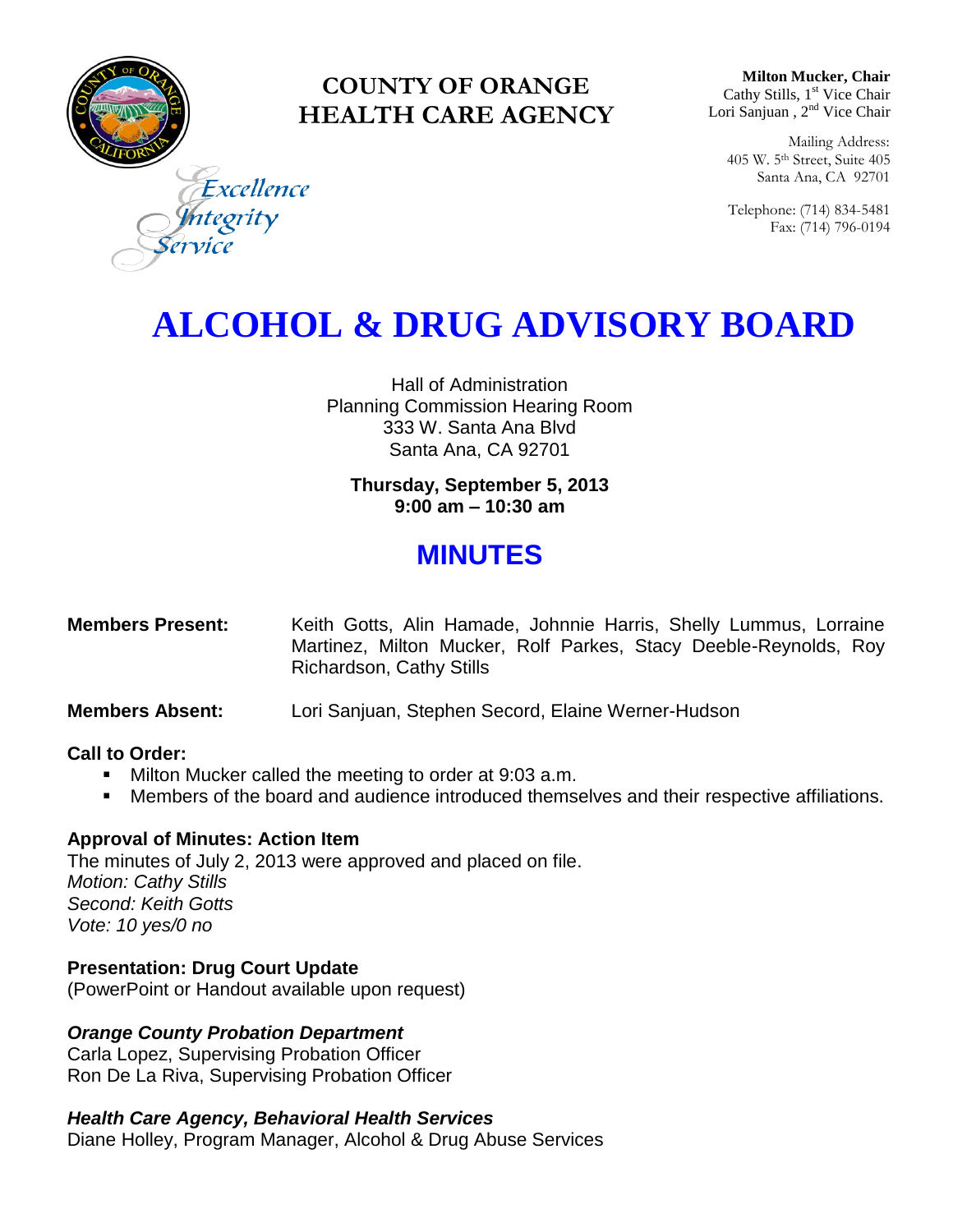#### *Heroin Forum Committee - Shelly Lummus*

The committee met last week to confirm the agenda and is pending confirmation from a local church as the venue. The agenda will include Commissioner Ed Hall and School Resource Officers from Huntington Beach Police Department.

#### *Legislative - Rolf Parkes*

Rolf shared information on the following legislation; Assembly Bills 395, 473, 492 and 984; Senate Bill 55. (Handouts available upon request)

#### *Membership - Milton Mucker*

Shelly Lummus, Lorraine Martinez and Stephen Secord have volunteered to serve on the Membership Committee. Once several applications are received, Danielle will forward to committee members to review and coordinate interviews.

#### *Provider Meeting: Cathy Stills*

The last provider meeting was in July. The month of September is "Recovery Happens" month so various treatment providers will be sponsoring events in recognizing recovery. The county distributed a set of guidelines for medically assisted clients on how to detox. Providers are pleased to hear about the possible expansion of the drug Medi-Cal benefit to include young adults; this is pending authorization through the Affordable Care Act.

#### **Old Business:**

None

#### **New Business:**

None

#### **Behavioral Health Services Update:** *Brett O'Brien, Division Manager,*

# *Alcohol & Drug Abuse Services (ADAS)*

- Brett updated the board on various legislation, Assembly Bill 109, 395, 720, and Senate Bill 1022. (Handout available upon request)
- Brett also shared program information in regards to AB 109. Services continue to be provided which include residential, sober living, outpatient, and onsite co-located staffs who are conducting assessment. Over 1,300 assessments have been conducted to date. The department is continuing to work with constituent department to determine the success of the programs.

### **ADEPT Report:** *Amy Buch, Division Manager, Public Health*

- The department is excited about a new partnership with the Orange County Medical Association (OCMA) to assist in outreach awareness on prescription and over the counter drug abuse. OCMA will adopt HCA's campaign/materials and will distribute them to various entities such as doctor's offices. They will also be co-hosting two upcoming events.
- Family day is September 23, 2013. Research shows that when parent and children eat meals together, their communication is overall improved and children are less likely to experiment in drug use. The events this year re: family day will be at Main Place mall in

Prepared by Danielle A. Daniels